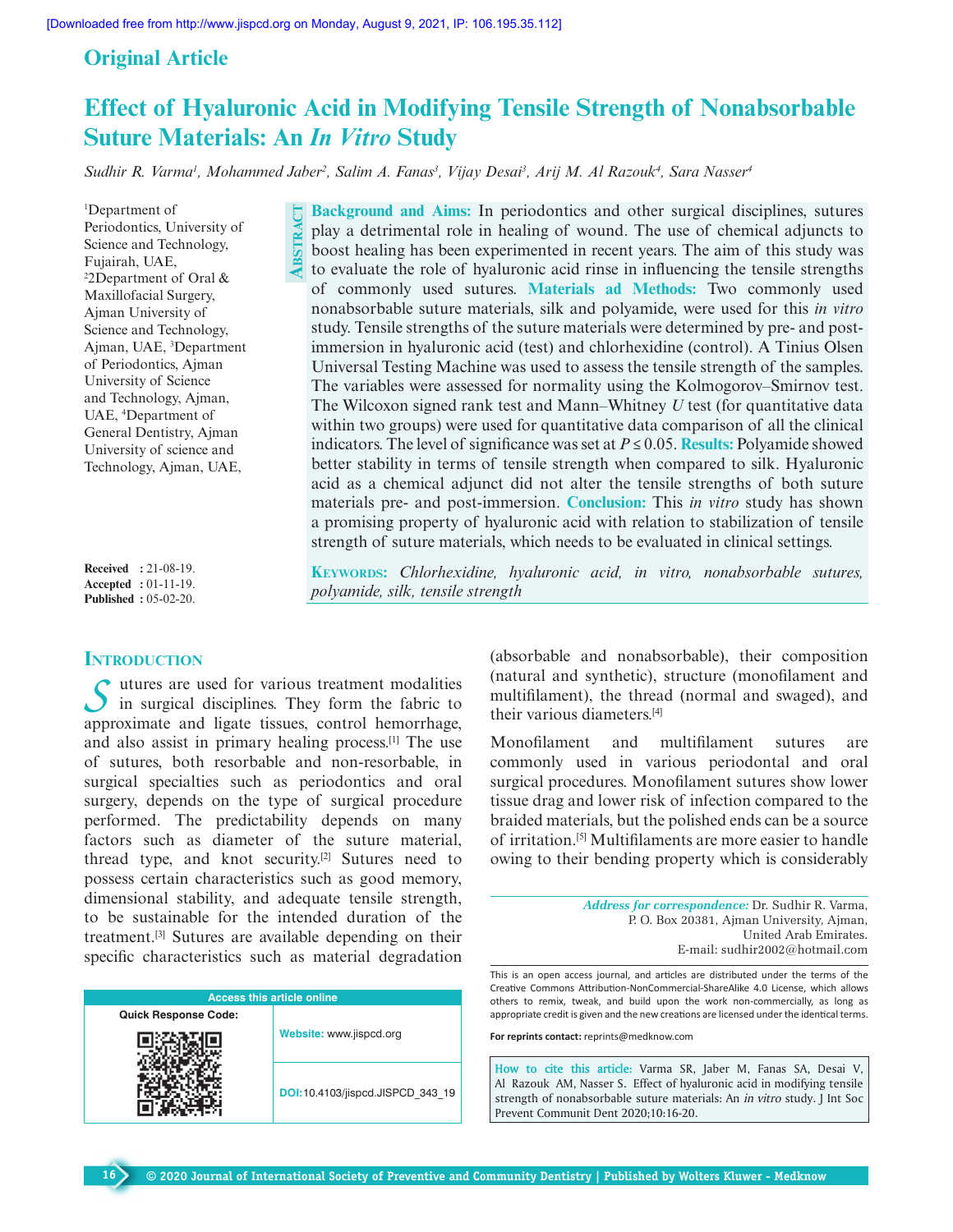low. Due to their braided nature they attract food, debris and bacteria is what is coined "wicking effect" which can result in post operative inflammation.<sup>[6]</sup> Silk is a natural nonabsorbable braided suture material, which has been used in routine surgical procedures. Though silk possesses various advantages such as ease of handling, low bending stiffness, and less tissue drag, it has one major disadvantage, which is its ability to attract bacteria and debris because of which the inflammatory component of the tissue tends to remain for longer periods.[6]

Various chemicals have been added to the silk material to overcome the so-called "wicking effect." Recently, chitosan was coated onto the silk surface.[7] Silver-doped bioactive glass powder was also attempted.[8] A more recent attempt was to coat silk with a natural fungal extract.[9] Polyamide is a synthetic, monofilament, and nonabsorbable suture, which is used in periodontal and oral surgical procedures as it shows lower knot tie-down resistance, lower tissue drag, and less stiff resistance compared to multifilament and braided material such as  $silk.$ <sup>[1,10]</sup>

The property of tensile strength has been evaluated in various studies in an *in vitro* and animal model.<sup>[11]</sup> Tensile strength is lost for most sutures over a period with a range between 10% and 90% over a time frame between 10 and 90 days. This property varies between absorbable and nonabsorbable suture material.[12] Periodontal and oral surgical treatment follow-ups routinely advocate the use of mouth rinses, such as chlorhexidine (CHX), and also anti-inflammatory, tissue-firming gels, such as hyaluronic acid (HA). CHX is a bisbiguanide antiseptic with confirmed antibacterial activity. It has been used for the last 70 years. Extensive literature has been written on the use of CHX in dental, surgical, and gynecological settings.<sup>[13-15]</sup> HA rinses have been recently given to patients after surgical procedures for wound closure and to promote healing. HA is advocated as highly biocompatible and nonimmunogenic, which further advocates its use in surgical procedures. Pagnacco *et al*. [16] have highlighted its anti-inflammatory and antibacterial property.

The aim of this study was to evaluate the effect of CHX and HA rinses on the tensile strengths of selected nonabsorbable suture materials.

## **MATERIALS AND METHODS**

### **STUDY DESIGN**

The study was evaluated by the ethical committee for any ethical issues, since the study design was in-vitro. It was granted exemption from ethical clearance, (Ref no: UGD-L-18-12--19-34). The protocols for the study was further registered in protocols. (Ref details-dx.doi. org/10.17504/protocols.io.2f2gbqe) It was completed in two months and was carried out in a heavy duty testing center that specialized in evaluating tensile strengths. Two nonabsorbable suture materials were exposed to two different media (one control and one test) in *in vitro* settings and thermostatically controlled environment. The temperature was maintained at a mean value of 38°C. The suture materials were evaluated for tensile strength at pre-immersion and later at 24h postimmersion in the selected medium.

## **STUDY MATERIALS**

Tested suture materials were obtained from sterile, unexpired packets. They were 3-0 Mersilk (Ethicon, Somerville, New Jersey) and 2-0 Ethilon (Polyamide 6; Ethicon).

Two experimental media, which were placed in a thermostatically controlled environment, were used for exposure to suture materials: control group—Curasept ADS Mouthwash, (Curaden, Kriens, Switzerland) and test group—HA rinse (0.2% HA, 7.5% Xylitol; Ricerfarma S.R.L., Milano, Italy).

## **TESTING METHOD**

Fifteen samples were taken of both the suture materials, which accumulated to a total of 30 samples  $(n = 30)$ . The suture materials were measured to 30 cm in length. The first suture material  $(n = 5)$  was tested for tensile strength at pre–immersion, which was calculated in Newton per millimeter square (N/mm<sup>2</sup>). The photo of the machine testing the suture materials was not taken. Only the photos of the suture in the solutions and the machine itself is there.

A Tinius Olsen Universal Testing Machine, model no. 50 ST (Tinius Olsen, Surrey, UK), was used to assess the tensile strength of the samples. The testing was carried out with an initial load cell capacity calibrated at 50 N for pre-immersion. The testing speed to standardize the tensile strength determination for each sample was placed at 2 mm/min to avoid any structural damage to the suture material. The length of the specimen was benchmarked at 30 cm. Tensile strength was determined pre-immersion with a single pull till fatigue or failure sets in. For post-immersion, load cell was raised gradually to 100 N and was recorded as the maximum load-bearing value.

## **STATISTICAL ANALYSIS**

The data were coded and entered into Microsoft Excel spreadsheet. Analysis was carried out using the Statistical Package for the Social Sciences software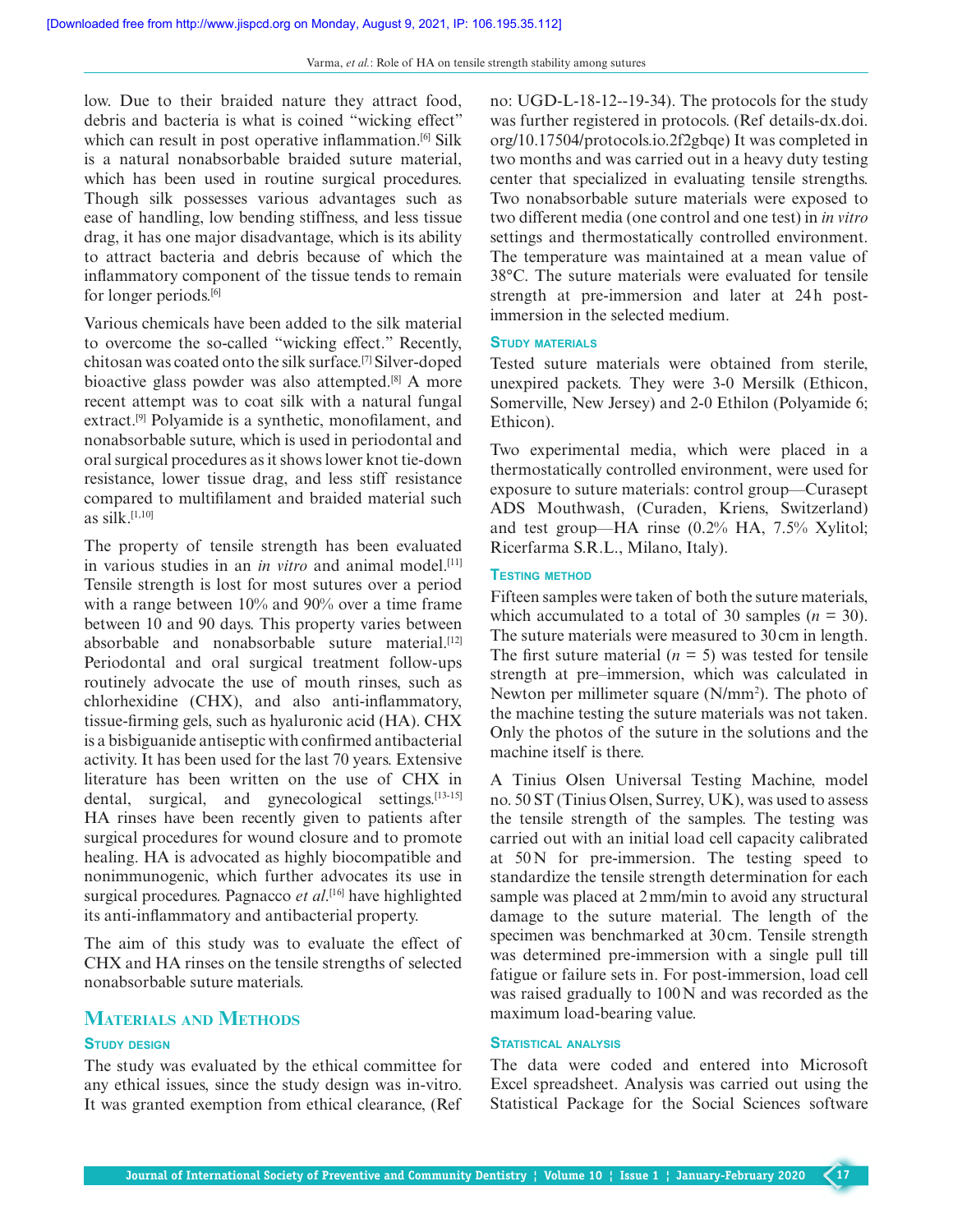program, version 20 (IBM SPSS Statistics, Chicago, Illinois), for Windows. The Wilcoxon signed rank test and Mann–Whitney *U* test (for quantitative data within two groups) were used for quantitative data comparison of all the clinical indicators. The level of significance was set at  $P \le 0.05$ .

## **RESULTS**

Table 1, comparing the mean and standard deviations for CHX and HA rinses on polyamide suture material, shows a varied picture. At baseline, pre-immersion, the mean value of polyamide was 354 N/mm<sup>2</sup> , this value reduced significantly  $(P < 0.04)$  after 24h when placed in CHX. The mean value (331 N/mm<sup>2</sup> ) did not show any significance ( $P > 0.08$ ) when placed in HA rinse.

Table 2 shows significant values with relation to CHX and HA rinses at  $P = 0.001$  and  $P = 0.008$ , respectively. The results showed that the mean tensile strength of polyamide at pre-immersion was 1035.2 N/mm<sup>2</sup> , which got lowered to 450 N/mm<sup>2</sup> after 24 h, which showed significant decrease. The tensile strength of silk with relation to immersion in CHX also showed a significant decrease from 1035.2 to 458 N/mm<sup>2</sup> at post-immersion with a significance of  $P \le 0.001$ .

On evaluating the intergroup comparison using the Mann–Whitney *U* test [Table 3], it was found that the mean values varied for all rinses with relation to polyamide and silk. The results showed statistically significant values ( $P < 0.001$ ) for all the groups. HA rinse was at borderline with a mean tensile strength of 916 N/ mm<sup>2</sup> and a group high of 960 N/mm<sup>2</sup> compared to the pre-immersion tensile strength reading at 1035.2 N/mm<sup>2</sup> for silk. Comparing the mean values of polyamide and silk, there was significant difference in tensile strengths at 289 N/mm2 and 458 N/mm2 respectively. This again was the value observed for silk. For polyamide suture material, the pre-immersion value was  $354$  N/mm<sup>2</sup> and the tensile strengths displayed for CHX and HA were 289 and 331 N/mm<sup>2</sup> , respectively. The levels of significance were almost the same for CHX; however, for HA, the maximum mean had reached 351 N/ mm<sup>2</sup> when compared to the pre-immersion value

of 354 N/mm<sup>2</sup> . The findings further strengthened the fact that irrespective of the suture material used, HA rinse had stabilized the tensile strengths of the suture materials after 24 h. CHX was not a significant contributor in maintaining tensile strength.

## **DISCUSSION**

This study evaluated the effect of commonly used CHX rinse along with HA rinse on nonabsorbable suture materials, silk and polyamide. The study aimed to see if significant changes were observed on the tensile strength of the tested suture materials, though studies on HA were carried out earlier to evaluate the bacterial accumulation on suture materials.[17,18] The rationale of using HA with mouth rinse CHX, as it is prescribed commonly by periodontist and oral surgeons post-surgery.[19,20]

In our study, the time frame was short when compared to similar studies on nonabsorbable suture materials, where the time frame was longer.<sup>[10]</sup> Silk was the only suture material used to evaluate tensile strength stability. The finding from our study was in accordance with a similar study, where silk showed similar drop in tensile strength when subjected to oral rinses and medicated gels.[16,20]

Polyamide being a monofilament suture and of synthetic nature can cause mucosal tears due to its cut ends. Tensile strength stability of polyamide in our study did not show a significant drop when placed in HA [Table 1], possibly due to the viscous nature of HA. It has the ability to bind polyamide more firmly, thereby lessening the solubility in thermo-standardized environments.[21] Though previous studies have commonly used nonabsorbable synthetic suture materials such as polyamide to assess tensile strength in comparison with other materials,[10] polyamide was not subjected to oral rinses in previous studies, it was subjected to a preset load under controlled machine guidance.

The tensile strength of polyamide after immersion had to be assessed in the current study, to evaluate if it is retained for a longer period. From the values obtained,

| Table 1: Ethilon polyamide suture before and after immersion in hyaluronic acid and chlorhexidine |               |             |                           |                |            |
|---------------------------------------------------------------------------------------------------|---------------|-------------|---------------------------|----------------|------------|
| <b>Solution</b>                                                                                   | <b>Period</b> | <b>Mean</b> | <b>Standard deviation</b> | <b>Changes</b> | $*P$ value |
| Chlorhexidine                                                                                     | Before        | 354.0       | 33.11                     | $65\% - 18\%$  | 0.04(S)    |
|                                                                                                   | After         | 289.0       | 32.28                     |                |            |
| Hyaluronic acid                                                                                   | Before        | 354.0       | 33.11                     | $23\% - 6.4\%$ | 0.08       |
|                                                                                                   | After         | 331.0       | 19.63                     |                |            |

 $S =$  significant

 $*P \leq 0.05$ , \*Wilcoxon signed rank test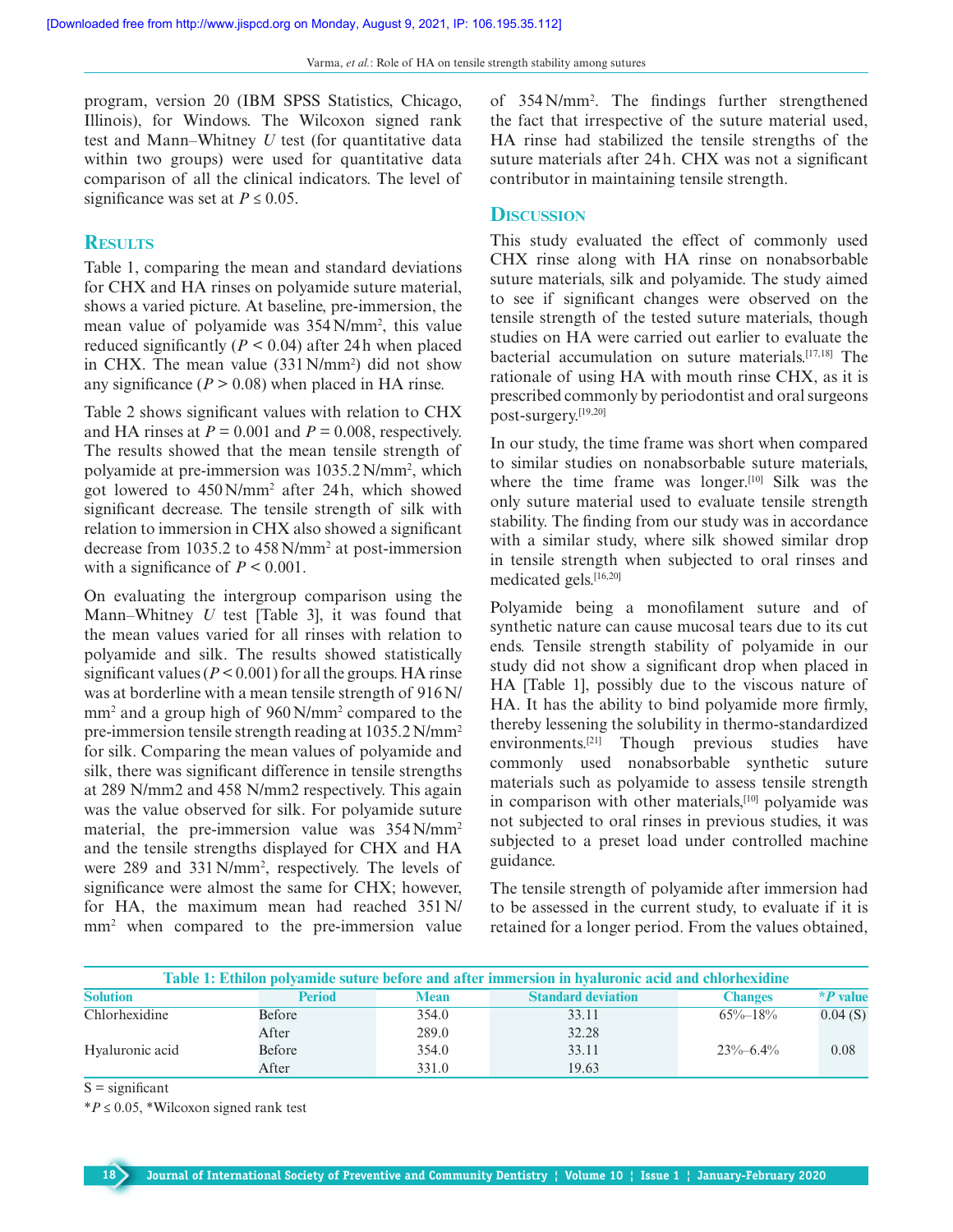| Varma, et al.: Role of HA on tensile strength stability among sutures |  |  |
|-----------------------------------------------------------------------|--|--|
|-----------------------------------------------------------------------|--|--|

| Table 2: Ethicon Mersilk suture before and after immersion in hyaluronic acid and chlorhexidine |               |             |                           |                    |            |
|-------------------------------------------------------------------------------------------------|---------------|-------------|---------------------------|--------------------|------------|
| <b>Solutions</b>                                                                                | <b>Period</b> | <b>Mean</b> | <b>Standard deviation</b> | <b>Changes</b>     | $*P$ value |
| Chlorhexidine                                                                                   | <b>Before</b> | 1035.2      | 67.49                     | 577.2%-55.75%      | 0.001(S)   |
|                                                                                                 | After         | 458.0       | 10.97                     |                    |            |
| Hyaluronic acid                                                                                 | Before        | 1035.2      | 67.49                     | $119.2\% - 11.5\%$ | 0.008(S)   |
|                                                                                                 | After         | 916.0       | 43.93                     |                    |            |

 $S$  = very significant

\**P* ≤ 0.05, \*Wilcoxon signed rank test

**Table 3: Intergroups comparison of groups—level of significance of chlorhexidine and hyaluronic acid with relation to polyamide and silk**

| vamnut anu siin  |                   |             |                           |                |                |            |  |
|------------------|-------------------|-------------|---------------------------|----------------|----------------|------------|--|
| <b>Solutions</b> | <b>Suture</b>     | <b>Mean</b> | <b>Standard deviation</b> | <b>Minimum</b> | <b>Maximum</b> | $*P$ value |  |
| Chlorhexidine    | Ethilon polyamide | 289.0       | 32.28                     | 249.00         | 331.00         | P < 0.001  |  |
|                  | Ethicon Mersilk   | 458.0       | 10.97                     | 444.00         | 474.00         |            |  |
|                  | Total             | 373.5       | 91.92                     | 249.00         | 474.00         |            |  |
| Hyaluronic acid  | Ethilon polyamide | 331.0       | 19.63                     | 300.00         | 351.00         | P < 0.001  |  |
|                  | Ethicon Mersilk   | 916.0       | 43.93                     | 840.00         | 950.00         |            |  |
|                  | Total             | 623.5       | 309.98                    | 300.00         | 950.00         |            |  |

\*Mann–Whitney *U* test

not much variations were observed when exposed to different media; the standard deviation was the least when placed in HA rinse at 19.63 N/mm<sup>2</sup> with a maximum tensile load observed at 351 N/mm<sup>2</sup> , which was almost in tandem with the pre-immersion value of 354 N/mm<sup>2</sup> [Table 2].

Furthermore, it has been proved from the results of the study that polyamide would be a better option when selecting nonabsorbable suture material as silk causes more tissue reaction due to more tissue drag and has the ability to adhere to debris and bacteria.[17,22] Polyamide being a monofilament suture, has better handling characteristics, better bending capability, easier to knot, and does not produce the wicking effect.[18,23] HA-coated suture materials could offer superior physical properties as tensile strength stabilization to a certain degree as observed from this study [Table 3] and also could reduce bacterial growth as reported in an earlier study by Varma *et al*. [17] Use of HA and CHX in earlier studies did show characteristic differences in the accumulation of bacteria, but none of the earlier studies evaluated this aspect of HA when coated on suture materials.[23] The effect of HA on silk was also significant as little difference in the reduction of tensile strength was observed, and it was not substantial when compared with other rinses [Table 2], this factor was also in agreement with the finding of a study by Mohammed *et al.*,<sup>[19]</sup> in which tensile strength of silk had reduced significantly when placed in a herbal solution. This study was evaluated on a small time frame, this variable was also observed in a recent study where an herbal drug was loaded onto silk

suture.[24] Though HA shows potential in stabilizing tensile strength when compared to other oral rinses, the exact mechanism in which this is carried out is not yet fully understood. More studies pertaining to textile physics and molecular technology could provide answers to this vital phenomenon.

## **CONCLUSION**

It was concluded that between the two nonabsorbable suture materials, polyamide showed better stability compared to silk. Among the media used to evaluate the role of tensile strength stability, HA showed promising results as it did not have any effect on the tensile strength of both suture materials. Well-planned clinical studies are required to investigate the results of this *in vitro* study.

### **ACKNOWLEDGEMENT**

We would like to express our appreciation to the staff of Al Futtaim Exova for providing their equipment and expertise.

**FINANCIAL SUPPORT AND SPONSORSHIP** Nil.

## **CONFLICTS OF INTEREST**

There are no conflicts of interest.

#### **AUTHOR CONTRIBUTIONS**

S.R.V and M.J was involved in Concepts, Design, Statistical Analysis, Manuscript Editing and preparation. S.A.F and V.D was involved in Design and Manuscript Editing and preparation. A.M and S.N was involved in Manuscript Editing and preparation.